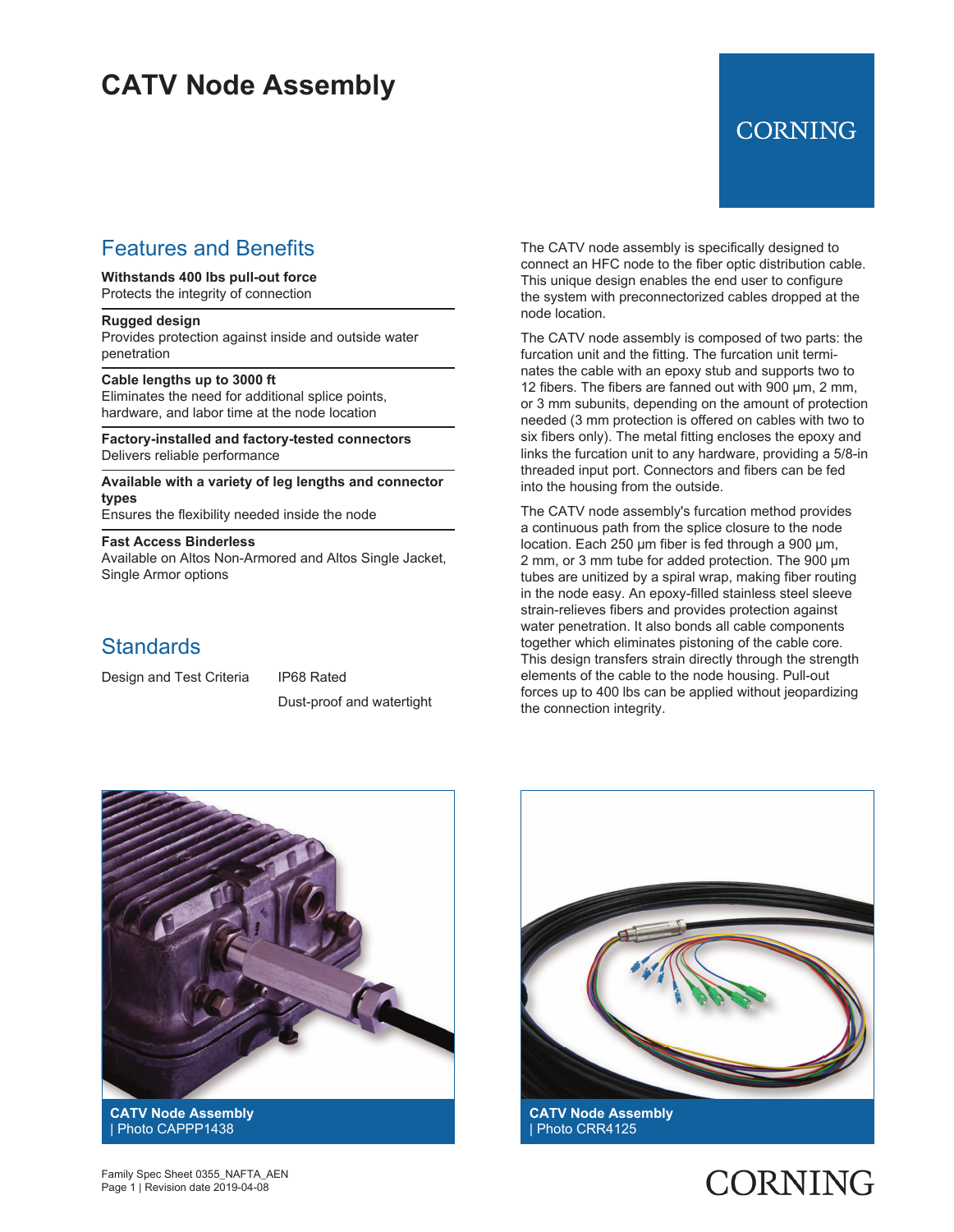# **CATV Node Assembly**

### Ordering Information



**CORNING** 

CORNING

Note:

1) All assemblies with two to six connectors will use 6-fiber cable and all assemblies with eight to 12 connectors will use 12-fiber cable. Exception is all SST-Drop assemblies will use 12-fiber cable. Additional options are available upon request.

2) 3 mm protective units are only offered for 2- to 6-fiber assemblies.

3) 14-18 fibers are only offered with ALTOS non-armored cable with 900 µm legs.

4) Lengths less than or equal to 250 feet will ship in a bag, in box. Lengths greater than or equal to 251 feet will ship on a reel.